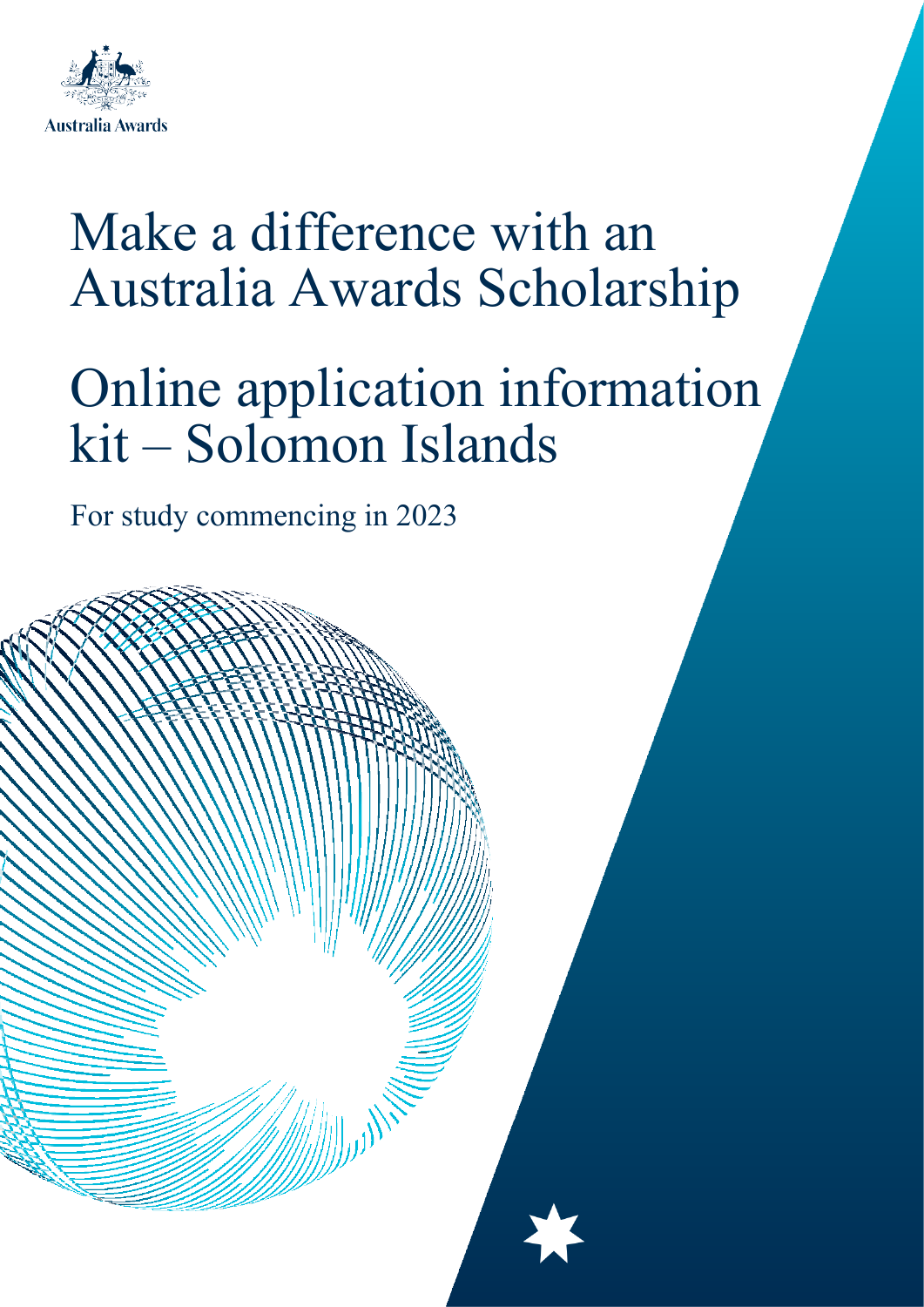$\bigstar$  Make a difference

## **Introduction**

This online application information kit aims to assist you to complete a competitive **Australia Awards Scholarship** application.

It is important that your application is **complete** and **accurate**. Do not leave it until the last minute to complete your application because it requires from you detailed information and supporting documents. The 3-month period between opening and closing dates for scholarship applications acknowledges this.

The Australia Awards Scholarships Online Information System, **OASIS**, enables you to enter and leave your application in draft until it is complete. Applications open on **1 February 2022**. You must submit your application before the closing date, **29 April 2022**. OASIS will not let you access or submit your application after this date. The application is accessed at **https://oasis.dfat.gov.au**

## **Eligibility**

To be considered eligible for an Australia Awards Scholarship, you must meet **all** the eligibility criteria outlined below, ie. General Eligibility Criteria **and** Additional Eligibility Criteria for Solomon Islands. If you do not meet all the eligibility criteria, and provide supporting information as required, your application will not be considered.

# **General Eligibility Criteria**

The Australian Government offers Australia Awards Scholarships for around 45 countries, including Solomon Islands. Applicants from all countries must meet **all** the following eligibility criteria:

- i. be a minimum of 18-years of age on 1 February of the year of commencing the scholarship (eg. 18 years on 1 February 2023 for study commencing in 2023)
- ii. be a citizen of a participating country (as listed on the [Australia Awards website\)](https://www.dfat.gov.au/people-to-people/australia-awards/participating-countries) and be residing in and applying for the scholarship from their country of citizenship (for citizens of Solomon Islands you must be residing in Solomon Islands - however, given COVID-19 international travel restrictions, exemptions may be granted on a case-by-case basis for applicants temporarily residing outside Solomon Islands, if a request is approved via email before lodging your application in OASIS)
- iii. **not** be a citizen of Australia, hold permanent residency in Australia, or be applying for a visa to live in Australia permanently
- iv. **not** be married to, engaged to, or a de facto of a person who holds, or is eligible to hold, Australian or New Zealand citizenship or permanent residency, at any time during the application, selection, or mobilisation phases
- v. **not** be current serving military personnel
- vi. **not** have previously received a long-term Australia Award, unless you have resided outside of Australia for twice the length of the total time that you were in Australia (eg. If you are a previous awardee who was on an Australia Award for four years, you will not be eligible to apply for another Australia Awards Scholarship until you have resided outside Australia for eight years)
- vii. **not** hold convictions or be currently under investigation for criminal activities
- viii.be able to satisfy the admission requirements of the institution where the study is to be undertaken (an award offer may be withdrawn if the candidate cannot satisfy the institution's admission requirements; this may not be known until a placement request is submitted to the institution), and
- ix. be able to satisfy all requirements of the Australian Government's Department of Home Affairs to obtain and hold a [Student Visa \(subclass 500\)](https://immi.homeaffairs.gov.au/visas/getting-a-visa/visa-listing/student-500) (an award offer may be withdrawn if visa requirements cannot be met).

## **Additional Eligibility Criteria for Solomon Islands**

Most countries have additional eligibility criteria for an Australia Awards Scholarship. For Solomon Islands, applicants must meet **all** the following:

- i. **must** have completed Year 12/Form 6 and have an aggregate score between 4 and 11; above 11 is not eligible
- ii. may apply while completing Year 13/Form 7 in 2022 (final Year 13/Form 7 results must be submitted once received)
- iii. must **not** hold an equivalent or higher qualification at time of application, or commencement of scholarship (cannot apply for a bachelor level scholarship if you already hold a bachelor or masters degree), and
- iv. **must** be applying to study in Australia for a bachelor (maximum duration four years), masters, or postgraduate research degree in a priority field of study (see below).

## **English language requirements**

Australian institutions will require you to meet a minimum level of English before you will be offered a place at the institution. Shortlisted applicants may be required to undertake an English language test, arranged by Australia Awards Solomon Islands in Honiara in mid-2022.

If you do not hold an accepted English language test result (see below), in your OASIS application please enter "August 2022" as the date of your English language test.

Accepted English language tests and minimum required results are:

International English Language Testing System (IELTS) Academic overall score of at least 6.5 (with no band less than 6.0), or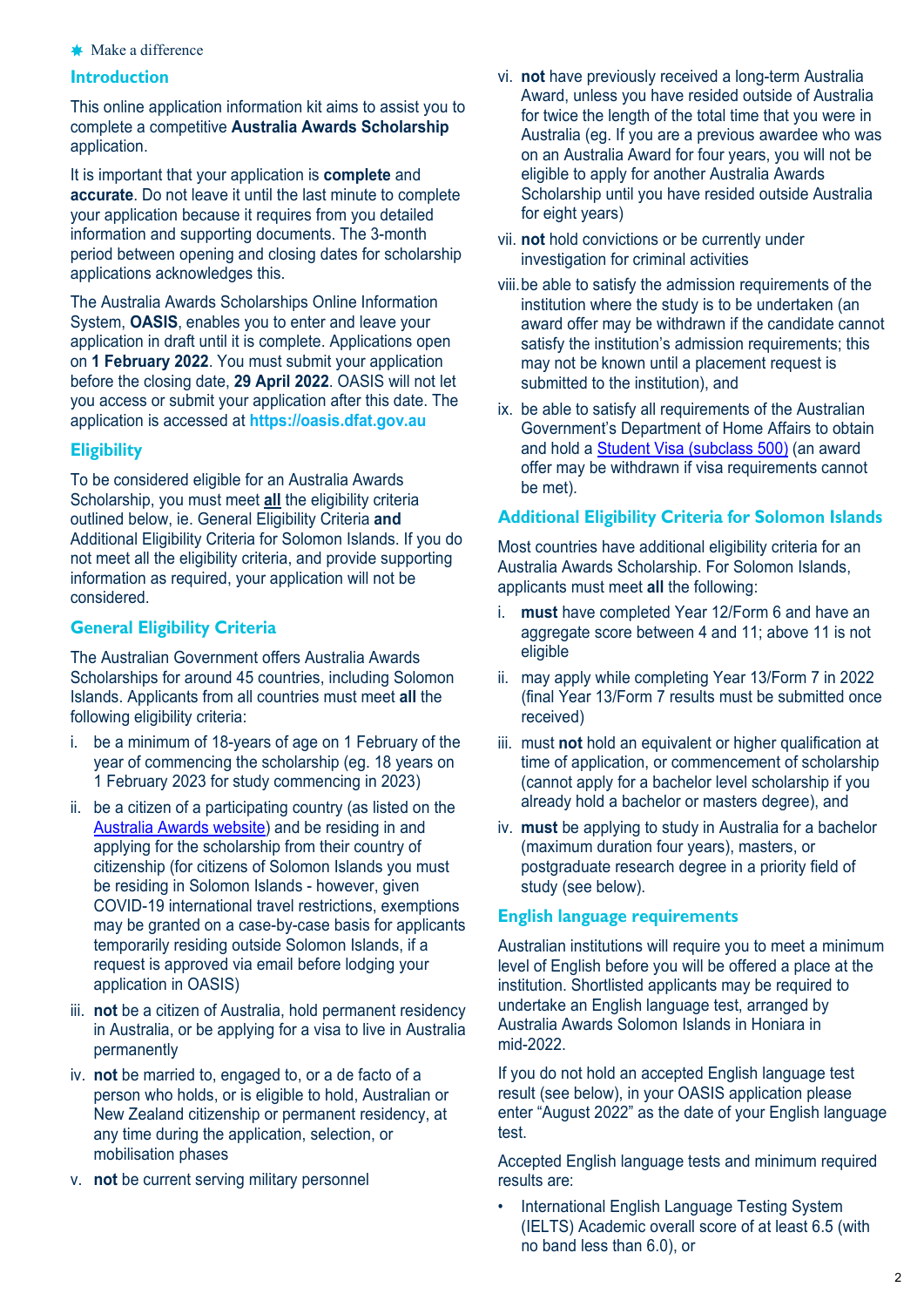- $\bigstar$  Make a difference
- Test of English as a Foreign Language internet-based test (TOEFL-iBT) score of at least 79 (with a minimum of 21 in all subtests), or
- Pearson Test of English (PTE) Academic overall score of 58 (with no communicative skill score less than 50).

English language tests scores must be valid on 1 January 2023.

# **Levels of study and priority fields**

Australia Awards Scholarships are available for undergraduate and postgraduate study in Australia. (Awards are not available for vocational education and training, diploma, or graduate diploma study.)

Applications are encouraged across a broad range of priority fields of study for Solomon Islands. For 2023 these are:

## **Undergraduate and postgraduate**

- **Community and social development** including but not limited to: gender; child protection; disability; social work; anthropology; Pacific studies; humanities and arts
- **Economic growth** including but not limited to: accounting; economics; supply chain management; business administration; information technology
- **Environment** including but not limited to: climate change; disaster risk reduction and adaptation; conservation; environment and resource economics; waste management; water management; meteorology
- **Governance** including but not limited to: law and legal practice; police studies and intelligence; cyber security; statistics; procurement and contract management; emergency and disaster management; communications, media, and journalism
- **Infrastructure** including but not limited to: engineering (including civil, water, sanitation, electrical, maritime, construction and mining); urban planning; architecture; surveying; building and construction
- **Natural resource management** including agriculture, fisheries, forestry, and veterinary science.

## **Postgraduate only**

- **Education** including but not limited to: education management and leadership; inclusive education
- Health including but not limited to: medicine and nursing (emergency, intensive care, midwifery, obstetric, paediatric, remote); epidemiology; public health; pharmacy; mental health; health policy and administration.

# **Completing an online application**

Before completing the application you must read the Australia Awards Scholarships Policy Handbook **[http://www.dfat.gov.au/about-](http://www.dfat.gov.au/about-us/publications/australia-awards-scholarships-policy-handbook)**

**[us/publications/australia-awards-scholarships-policy](http://www.dfat.gov.au/about-us/publications/australia-awards-scholarships-policy-handbook)[handbook](http://www.dfat.gov.au/about-us/publications/australia-awards-scholarships-policy-handbook)** - and the Solomon Islands Country Profile – **www.dfat.gov.au/people-to-people/australiaawards/pages/australia-awards-scholarships**

You must complete all questions in the online application. Read the questions carefully and ensure that you have provided complete and accurate responses to the questions. An incomplete application will not be considered.

Should a question include **\*** you will not be able to proceed to the next section without completing that question ( **\*** indicates a mandatory field).

You can save, exit, and re-enter the online application as many times as you wish before the submission deadline.

# **Supporting documents**

You are required to supply documents to support your Australia Awards Scholarship application. These are:

- i. a certified copy of original formal graduation certificates and academic transcript/s from Year 12/Form 6 and Year13/Form 7 if completed, as well as from university if completed - including GPA, grading scale, explanatory page and, if not in English, a certified translation copy of the transcript/s
- ii. a certified copy of original citizenship document (eg. passport, or birth certificate) and, if not in English, a certified translation
- iii. a curriculum vitae (CV) briefly detailing your work history and responsibilities, any research experience (if relevant to your application), volunteer work, or extra-curricular activities you may have undertaken (a CV template is available at **https://solomonislands. embassy.gov.au/honi/study.html**)
- iv. two referee reports less than six-months old:
	- coursework applicants must provide at least one academic referee report and at least one other referee report (eg. a work supervisor)
	- Master's Degree by Research or PhD applicants **must** provide two academic referee reports (other referee reports are not required)
	- a template for the preferred format of a referee report is available at **http://dfat.gov.au/peopleto-people/australia-awards/pages/how-toapply-for-an-australia-awardsscholarship.aspx**
- v. if you hold an accepted English language test result (see above) you need to submit a certified copy of your original English language test (IELTS, TOEFL, or PTE) certificate valid until 1 January of the year in which the study will commence (eg. results are valid for two-years, so the test would need to have been taken **after 1 January 2021** for study commencing in 2023) (if you do not hold an accepted English language test result you will be required to undertake an English language test, arranged by Australia Awards Solomon Islands in Honiara in mid-2022)
- vi. PhD candidates only evidence (eg. a letter or email communication) that you have received in-principle support for your research topic from a supervisor, and
- vii. PhD candidates only a developed research proposal.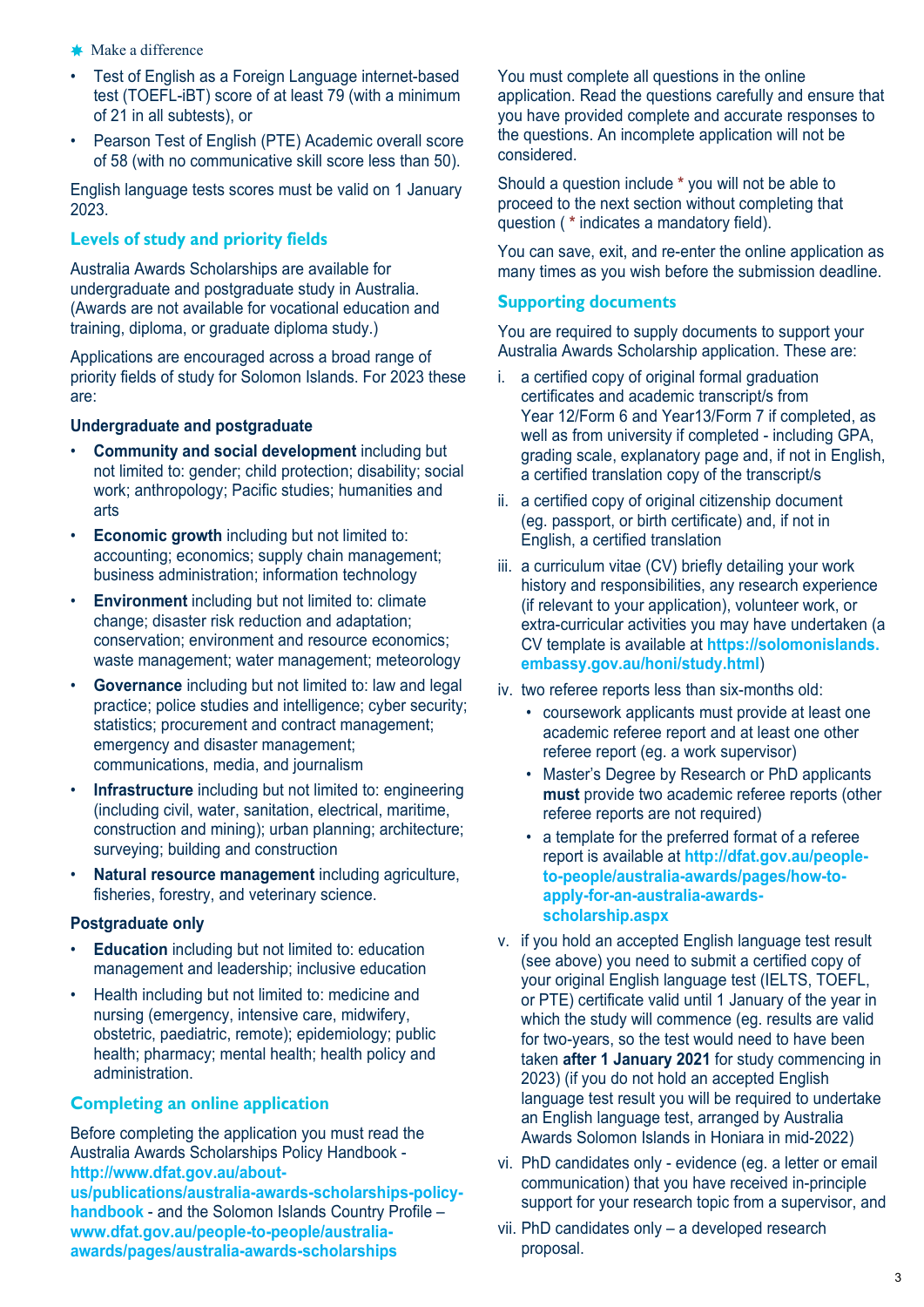## **★** Make a difference

## **Certification of documents**

Documents accompanying that require certification must be certified in accordance with the requirements below.

The original document has been sighted and the copy has been sworn to be a true copy of the original by an authorised person at one of the following:

- i. the official records department of the institution that originally issued the document/s, or
- ii. an Australian overseas diplomatic mission, or
- iii. a Justice of the Peace/ Notary Public, or Commissioner of Oaths.

The authorised person must:

- i. write 'this is a certified true copy of the original document as sighted by me'; and
- ii. sign and print his/her name, address, contact telephone number, profession or occupation or organisation, and the date verified, and
- iii. include the official stamp or seal of the verifier's organisation on the copy, if the organisation has such a stamp.

## **Application questions**

## **1. Personal details**

The details that you provide here must match your passport, birth certificate, or other official identification document.

## **2. Contact details**

Make sure your contact details are correct, otherwise Australia Awards Solomon Islands may not be able to contact you if your application proceeds to the next stage.

#### **3. Spouse details, and 4. Children details**

This information must be provided regardless of whether your spouse and children will be accompanying you to Australia.

Spouse is defined as your husband, wife, or *de facto* partner. Children are those under 18-years of age; and not married or engaged to be married, or in a *de facto* relationship. The Australia Awards Scholarships Policy Handbook and other information sources will refer to them as your dependants.

There is no additional scholarship funding if you choose to bring your spouse and/or children with you to Australia.

#### **5. Emergency contact details**

This is a family member or friend that should be contacted in case of an emergency while you are on scholarship.

## **6. Previous scholarships**

Only enter details of scholarships or fellowships that supported tertiary-level studies. This is important information in the assessment of your application.

If you have previously held an Australian Government funded scholarship you will be required to have been outside Australia twice the duration of your scholarship (eg. if you studied in Australia for four years, you must have been living outside Australia for eight years).

## **7. Other scholarship applications**

Provide details of other scholarships that you will be applying for this year. This information will not disadvantage your application for an Australia Awards Scholarship.

If you have previously applied for an Australia Awards Scholarship but were unsuccessful, please state the year/s in which you applied, and whether you were interviewed.

## **8. Proposed study**

Scholarships are for undergraduate or postgraduate study at university level (not vocational education and training, diploma, or graduate diploma study).

You are asked to provide two course preferences in your application.

Choose a field of study from the list of priority fields above.

Find a matching course via the [CRICOS website](https://cricos.education.gov.au/course/coursesearch.aspx) **http://cricos.education.gov.au**.

Review the admission requirements of your two course preferences to check that you meet the admission requirements of the institution.

Check the [Australia Awards Scholarship Policy](http://www.dfat.gov.au/about-us/publications/australia-awards-scholarships-policy-handbook)  [Handbook](http://www.dfat.gov.au/about-us/publications/australia-awards-scholarships-policy-handbook) clause 2.7 to ensure your course is not on the exclusion list.

You are **not** required to have course placement (admission/enrolment) confirmed by the institution at the time of application. However, you should have undertaken extensive research to determine what course and education institution best suits your study needs. This is an important component of the assessment of your application. You are encouraged to put forward different institutions for each preference.

#### **How to find information about where to study**

There are 43 universities in Australia, most of which participate in the Australia Awards Scholarship program. Selecting an education institution that is best for you takes careful consideration. Participating institutions can be found at **https://www.dfat.gov.au/aboutus/publications/Pages/australia-awardsparticipating-institutions**

Information about living and studying in Australia can be found at: **www.studyaustralia.gov.au**. This is an Australian Government website that provides links to each education institution and the courses it offers, and an email address for enquiries. It also provides useful information about accommodation, cost of living, etc.

Should your application be successful, you will receive further assistance to finalise your study program in Australia.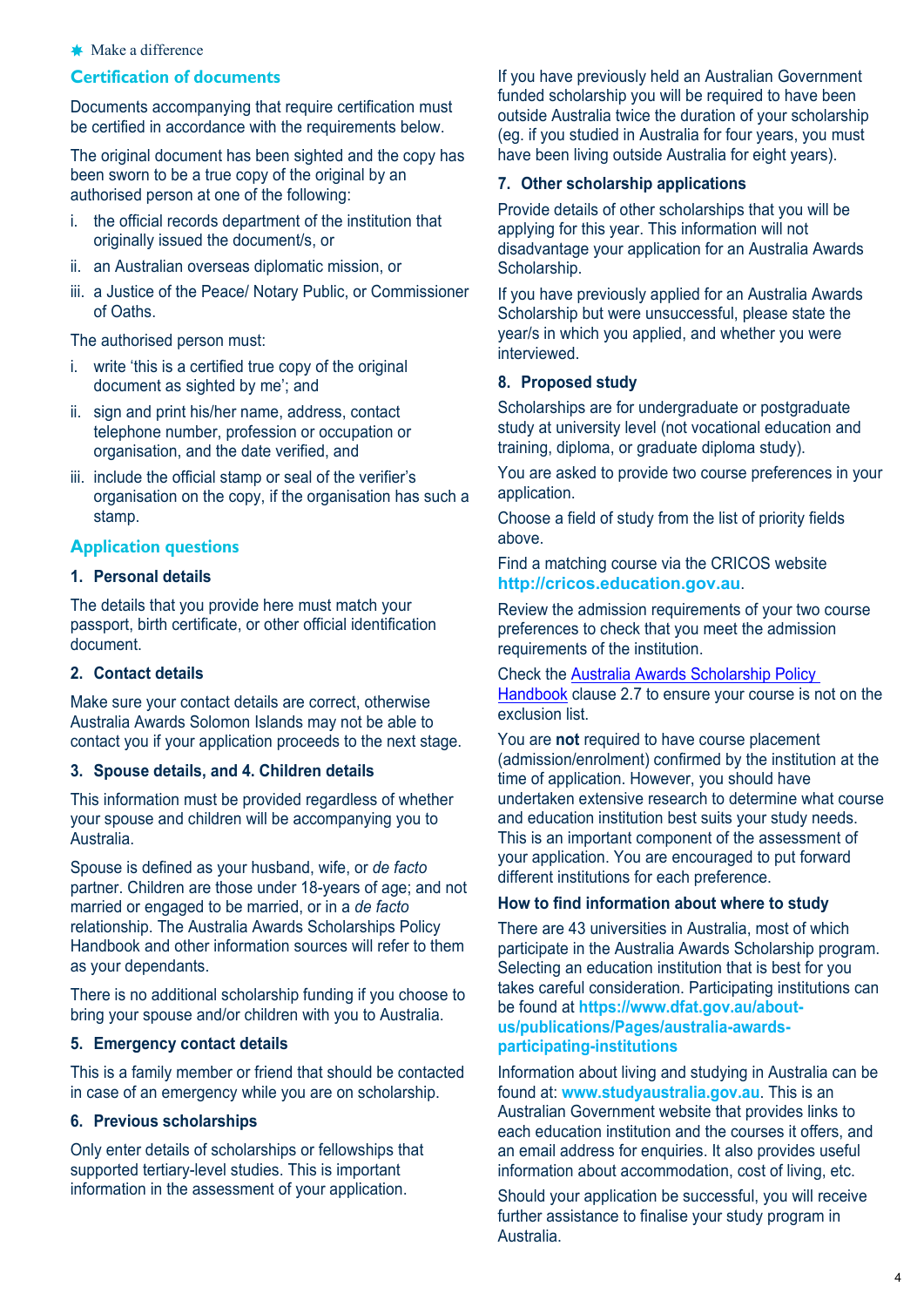#### $\triangleleft$  Make a difference

#### **Postgraduate research proposals**

The online application requires applicants wishing to undertake masters by research or PhD study to provide well established project outlines. An under-developed and vague research project will disadvantage your application. (The requirement for a research proposal does **not** apply to applicants for undergraduate or postgraduate coursework degrees.)

You must keep within the word/character limit in OASIS.

Be prepared to discuss your research project at interview.

## **Finding a PhD supervisor**

A suitable supervisor is someone whose field of research and area of specialisation are similar to yours. Australian universities require you to identify a supervisor prior to applying for admission to the university.

#### **To find a supervisor in your area of research:**

- check university websites for academic profiles or a search tool to identify researchers
- use search engines or databases for academics eg. **https://researchdata.edu.au/** or Microsoft Academic **https://academic.microsoft.com/home**
- conduct a literature search in your area of research interest, and
- ask friends, colleagues, and academics with whom you have previously studied.

Once you have identified a suitable supervisor, email them providing:

- a brief description of your research proposal
- the reasons why you want to work with them and how their interests align with your own
- proof of your academic achievements
- your availability to start, and
- details of the Australia Awards Scholarship.

Once you have reached agreement with a supervisor, you may commence formal enrolment procedures with the university. You will need to have developed a full research description to apply for admission.

## **9. Qualifications**

Start with the highest qualification you have obtained (even if it has not yet been completed), provide information about all qualifications you have undertaken, including incomplete studies. You must provide a Certified Copy of all official transcripts of all courses listed (including those not completed). See advice above on what is required to certify a document.

Check that you have completed all required details of every qualification listed.

#### **10.English language details**

This section requires information about your level of English language proficiency. As outlined above in English Language requirements, shortlisted applicants will be required to undertake an English language test before being offered an Australia Awards Scholarship.

#### **11.Computer literacy, and 12. Computer Training**

These sections are to assist Australian institutions to determine how much additional computer training you may require to successfully complete your study program. It is not part of the Australia Awards application assessment process.

#### **13.Current employment**

Current employment includes work experience and voluntary work, as well as paid employment.

It is important to clearly outline how your proposed education qualification will assist your workplace when you return (if you are returning to the same workplace) or what your plans are when you complete your studies and return to Solomon Islands. Your responses to these questions form part of the assessment process.

## **14.Previous relevant employment**

Previous employment includes work experience and voluntary work, as well as paid employment.

Only complete this section if the employment, work experience, or voluntary work relates to your study program or is relevant to your application. Give this careful consideration as it may demonstrate leadership qualities, community-mindedness, or other qualities that would support your application.

## **15.No current or previous employment or work experience**

If you have no current or previous work history please include any leadership experience, community service, volunteer work, or extra-curricular activities you may have undertaken that demonstrate skills you consider support your choice of study program.

## **16.Supporting statement**

This is an important component of the assessment process. Take time and care in completing this section and ensure you answer every question comprehensively (noting the 400-word limit per question).

*Questions 1 and 2* demonstrates whether you have considered carefully what you want to study and why it is important to you.

Australia Awards alumni are expected to become leaders in their field, organisation, or community on return to Solomon Islands. *Question 3* asks you about your knowledge and experience of leadership. It does not necessarily have to be in a formal workplace but can be a situation where your leadership made a difference.

*Question 4* is to assess whether you have considered how the scholarship might benefit you, your organisation, or your community and how you might do that on your return to Solomon Islands. Frank discussion about possible constraints demonstrates that you have closely considered this.

The Australian Government has nominated priority fields of study in line with Solomon Islands' development priorities. *Question 5* asks what development priority your proposed study program would best support.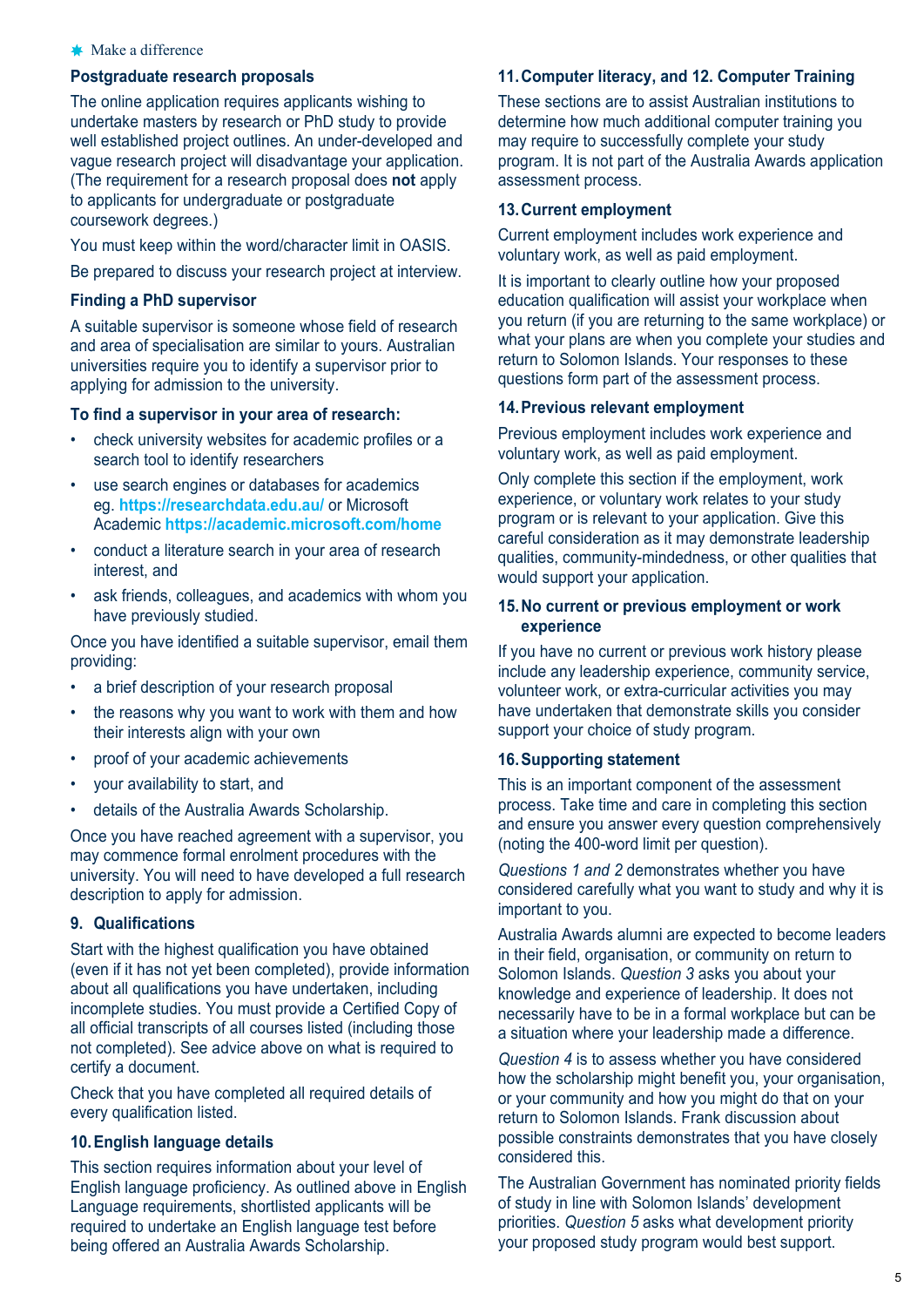#### **\*** Make a difference

*Question 6* asks you to identify any connection or relationship you may have to Australian Government Department of Foreign Affairs and Trade (DFAT) staff or the Australia Awards Solomon Islands staff at Cardno. This does not exclude your application but enables DFAT to take the necessary steps to ensure a fair and transparent selection process.

*Question 7* expects you to answer honestly whether you are subject to any criminal or civil proceedings currently awaiting legal action, including those relating to Child Protection, and/or Preventing Sexual Exploitation, Abuse, and Harassment.

*Question 8* asks whether you have been convicted of any offence in any country.

*Question 9* asks whether you have a disability (\*under Australian law, disability includes physical, intellectual, psychiatric, sensory, neurological, learning disabilities, physical disfigurement, and the presence in the body of disease-causing organisms). This question is to ensure that appropriate support is provided to you throughout the application and selection process, and while on scholarship. DFAT encourages applications from people with a disability who meet the eligibility criteria.

## **17.Professional membership**

You are asked to list those associations or organisations with which you have membership. Membership of relevant organisations may strengthen your application.

## **18.Communication**

This section is to help DFAT identify effective ways to promote Australia Awards Scholarships in Solomon Islands to reach potential applicants for future rounds.

## **19.Checklist of documentary evidence**

Please use the checklist provided. An incomplete application form or one with missing supporting documents will not be considered.

## **Frequently asked questions**

## **Q. What is the application opening date?**

1 February 2022.

## **Q. What is the application closing date?**

29 April 2022. Late applications are not accepted.

## **Q. How do I apply?**

Applicants are required to apply online. Applications are accessed and lodged at: **https://oasis.dfat.gov.au**

Hard copy applications will only be accepted under exceptional circumstances and must have prior written approval. To request a hard copy application form, applicants should contact Australia Awards Solomon Islands.

## **Q. Am I eligible for a scholarship?**

The eligibility criteria can be found at Section 2.2 of the Australia Awards Scholarships Policy Handbook **www.dfat.gov.au/about-us/publications/australiaawards-scholarships-policy-handbook**

In addition to the above criteria, Eligibility Criteria for Solomon Islands applicants can be found in the Solomon Islands Country Profile: **dfat.gov.au/people-topeople/australia-awards/pages/australia-awardsscholarships**

## **Q. Is there an age limit?**

There is no upper age limit.

All applicants must be a minimum of 18-years of age on 1 February of the year of commencing the scholarship (eg.18-years on 1 February 2023 for study commencing in 2023).

## **Q. What can I study?**

Australia Awards Scholarships are available for undergraduate and postgraduate study in Australia. (Awards are not available for vocational education and training, diploma, or graduate diploma studies.)

Applicants from the Solomon Islands must select a course from one of the priority fields of study listed in the Solomon Islands Country Profile: **dfat.gov.au/people-topeople/australia-awards/pages/australia-awardsscholarships**

## **Q. What are the scholarship benefits?**

Scholarship benefits are provided on the Australia Awards website at: **https://www.dfat.gov.au/people-topeople/australia-awards/Pages/australia-awardsscholarships**

## **Q. Can I apply for an Australia Awards Scholarship if I have another scholarship?**

You may apply for other scholarships, but you cannot hold an Australia Awards Scholarship at the same time as another scholarship (from Australia, Solomon Islands Government, or any other country).

## **Q. Can I apply for an Australia Awards Scholarship if I am not currently living in Solomon Islands?**

To be eligible, applicants must be a citizen of a participating country (as listed on the Australia Awards website) and be residing in and applying for the scholarship from their country of citizenship. For citizens of Solomon Islands, you must be residing in Solomon Islands. However, given COVID-19 international travel restrictions, exemptions may be granted on a case-bycase basis for applicants temporarily residing outside Solomon Islands, if a request is approved via email before lodging your application in OASIS.

## **Q. Can I apply for an Australia Awards Scholarship if I have previously had an Australian Government scholarship?**

Yes. However, if you have previously held a long-term Australian Government scholarship you will be required to have been outside Australia twice the duration of your scholarship (eg. if you studied in Australia for four years, you must have been living outside Australia for eight years).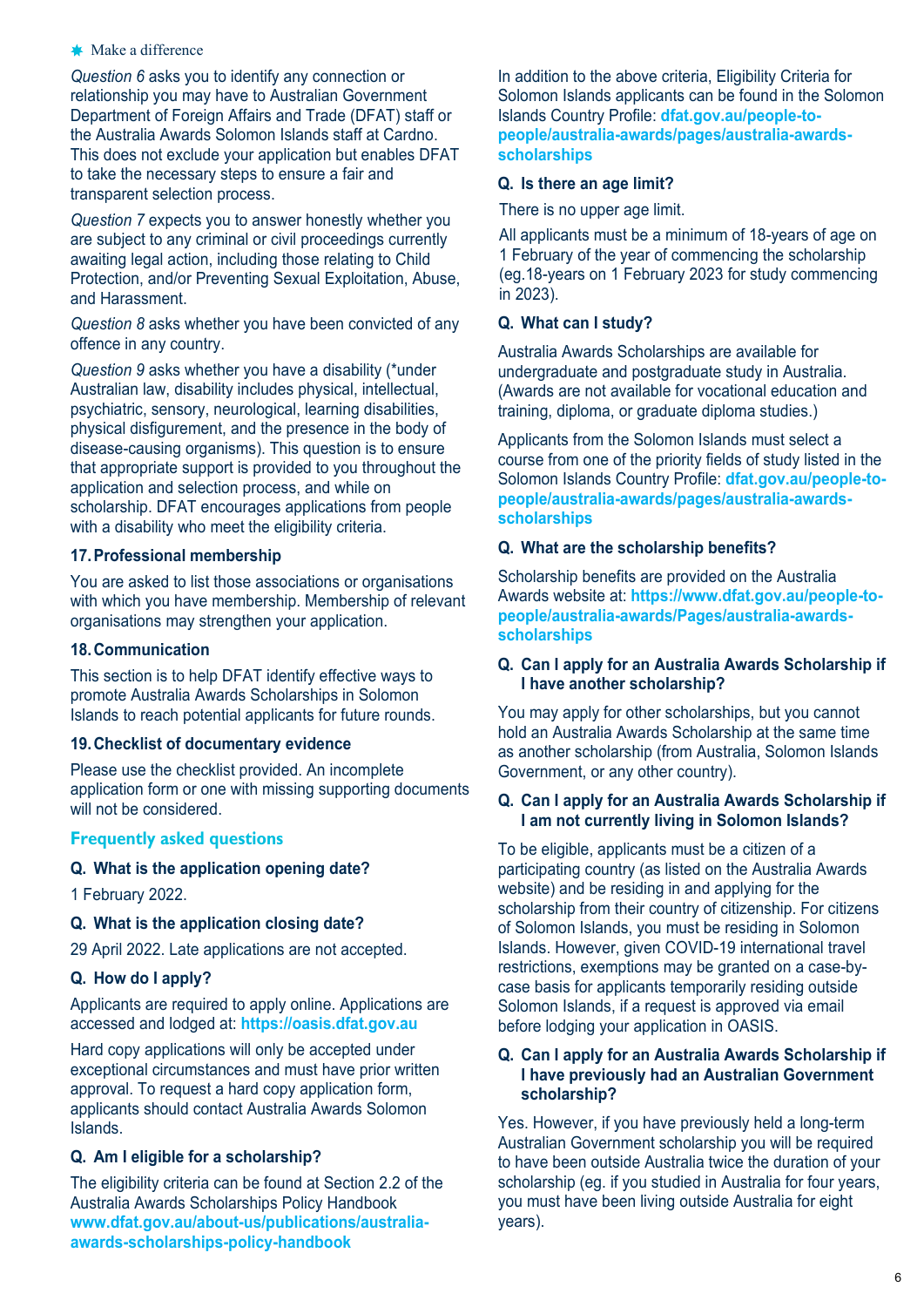**★** Make a difference

## **Q. Where can I study?**

A list of participating Australian education institutions can be found at: **https://www.dfat.gov.au/aboutus/publications/Pages/australia-awards-participatinginstitutions**

## **Q. Can I study in the Pacific?**

The 2023 intake will only offer scholarships for study in Australia. No Australia Awards Scholarships will be offered for study in the Pacific region.

## **Q. Do I have to be accepted by an Australian education institution before I apply for a scholarship?**

No, you do not have to have your placement at the education institution confirmed at the time of application. You do have to nominate the course(s) and education institution(s) in which you would like to enrol on your application form – first and second preference.

## **Q. What is the selection process?**

- applications are checked against the Eligibility Criteria
- eligible applications are assessed and scored by a panel of independent assessors, including international academics or international tertiary education experts, against the following Selection Criteria:
	- **academic competence**
	- potential outcome, specifically the contribution to development outcomes in Solomon Islands, and
	- **•** professional and personal leadership attributes including relevant work experience
- shortlisted candidates are invited to interview
- before a scholarship is awarded, successful applicants will be required to meet a minimum level of English, satisfy the admission requirements of the institution at which the award is to be undertaken, and satisfy all requirements of the Department of Home Affairs to hold a Student Visa (subclass 500).

## **Q. When will I be notified of the outcome of my application?**

Applicants (both successful and unsuccessful) will be notified via email of the outcome once the shortlisting is complete. Please ensure you keep your email details up to date in OASIS. The Australian High Commission website will also be updated when the shortlisting process has been completed.

## **Q. Do I have to take an English language test?**

Yes, you must have a valid English language test (IELTS or TOEFL or PTE) prior to commencing studies in Australia.

Australian institutions will require you to meet a minimum level of English before you will be offered a place at the institution. Shortlisted applicants may be required to undertake an English language test, arranged by Australia Awards Solomon Islands in Honiara in mid-2022.

If you do not hold an accepted English language test result (see below), in your OASIS application please enter "August 2022" as the date of your English language test.

Accepted English language tests and minimum results are:

- International English Language Testing System (IELTS) Academic overall score of at least 6.5 (with no band less than 6.0), or
- Test of English as a Foreign Language internet-based test (TOEFL-iBT) score of at least 79 (with a minimum of 21 in all subtests), or
- Pearson Test of English (PTE) Academic overall score of 58 (with no communicative skill score less than 50).

English language tests scores must be valid on 1 January 2023.

# **Q. Can I work while I am in Australia?**

Yes, you can work up to 20-hours per week under the Student Visa (subclass 500) on which you will be residing in Australia.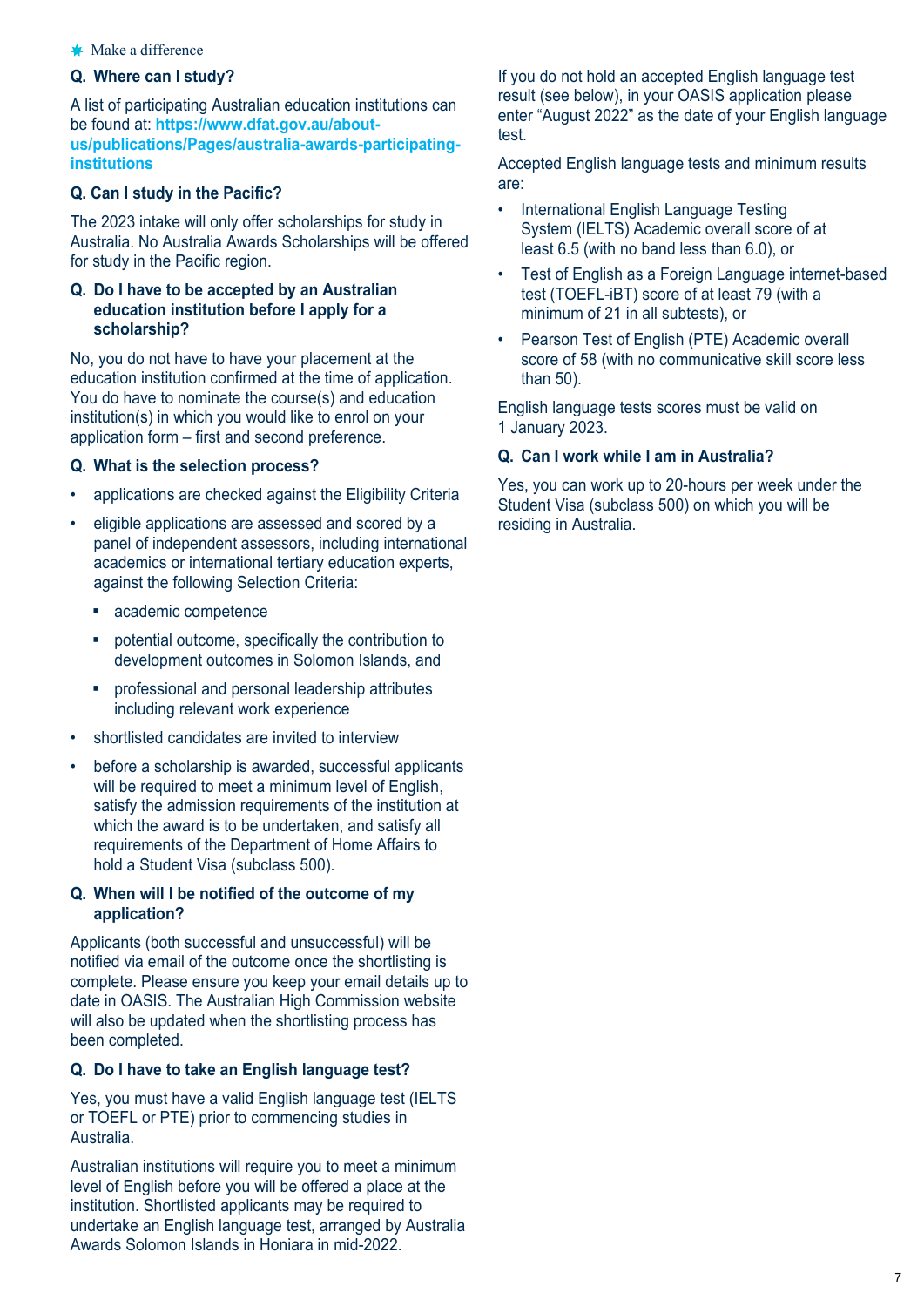$\triangleleft$  Make a difference

# **Checklist of documentary evidence**

You are responsible for providing all supporting documents. If you do not provide all required documents your application will be deemed ineligible.

- > the application should have **certified**\* copies attached of the relevant documents listed below
- > where original documents are not in English, you must provide **certified**\* copies of official English translations

Required documentation:

# **All applicants:**

- > proof of citizenship ie. birth certificate/passport if available, or photographic identification ie. student card, driver's license, etc. if a passport is not available
- > Curriculum Vitae
- > two referee reports

# **Undergraduate study applicants:**

> official senior secondary school results (Year 12/Form 6 or Year 13/Form 7)

# **Postgraduate study applicants:**

- > official post-secondary and tertiary certificates/degrees
- > official post-secondary and tertiary transcripts of results

# **Research applicants only:**

- > a developed research proposal
- > reports from two academic referees
- $>$  if you are applying to undertake a PhD, you must provide a letter from a supervisor in Australia stating their support for your research proposal
- > list of your relevant publications

# **Other:**

 $>$  any other relevant documents in support of your application.

\***certified**: a statement by an authorised person that the document has been sighted and the copy has been sworn to be a true copy of the original. For further details, please refer to the Australia Awards Scholarships Policy Handbook or **https://solomons.gov.sb/ministry-ofjustice-and-legal-affairs/public-solicitors-office/certify-mydocuments/**.